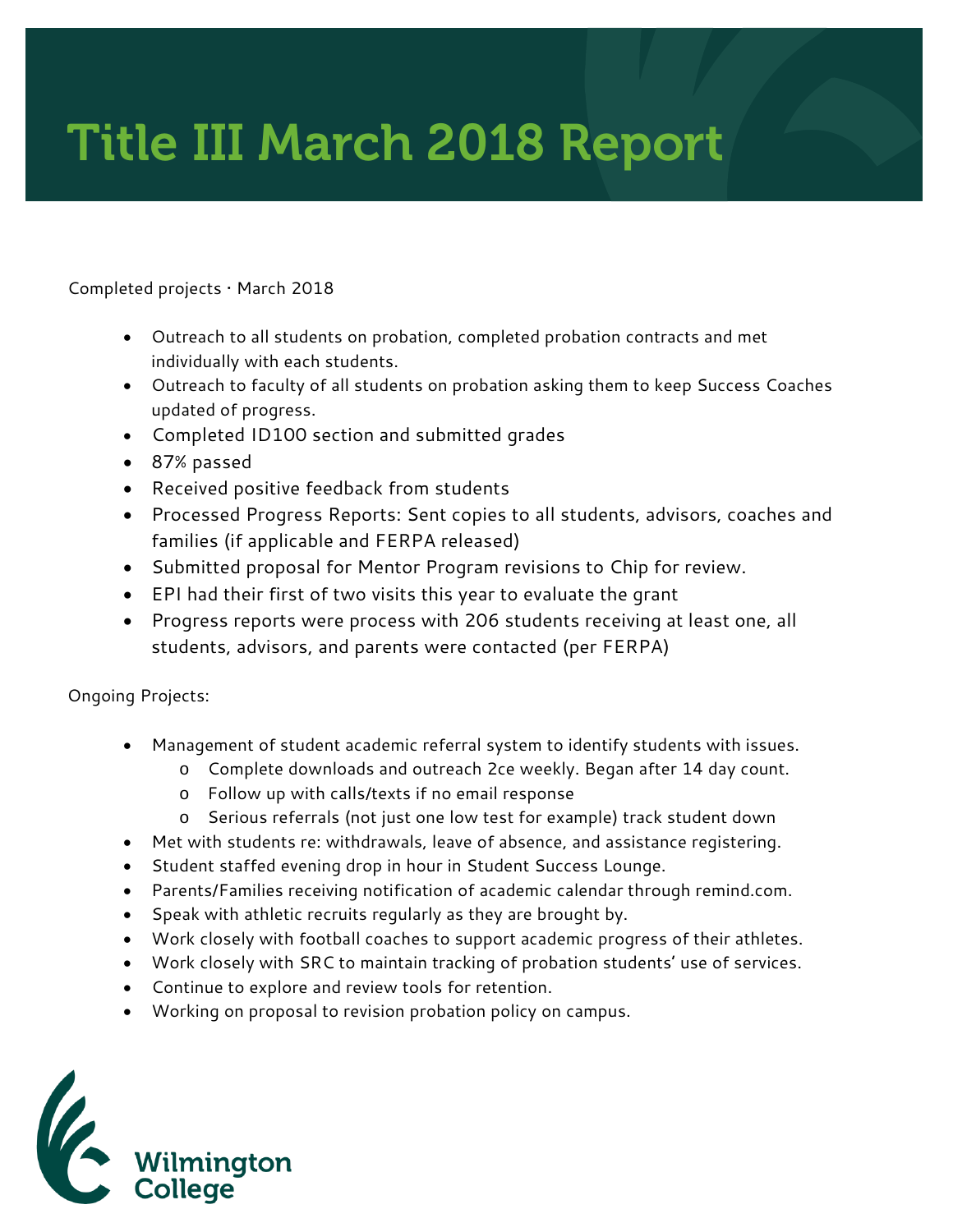- Continued development of retention database
- Implementation of NURO

## **Student Contact Update: Student Success Coaches**

In March the SSCs had 468 points of contacts. Below is the breakdown of the student contact method and reasons. Some students are being seen for multiple reasons,

| <b>Method of Contact</b>            | #   |
|-------------------------------------|-----|
| Email                               | 312 |
| In person                           | 111 |
| Other                               | 9   |
| Phone Call                          | 11  |
| <b>Text Message</b>                 | 25  |
| <b>Reason for Contact</b>           |     |
| Academic Concerns                   | 23  |
| Academic Referral                   | 33  |
| Advising Problem/Scheduling         | 28  |
| Probation                           | 82  |
| WD/LOA                              | 4   |
| Other/reminder nudges               | 97  |
| Academic Progress Report            | 206 |
| <b>Number of Students Contacted</b> |     |
| Duplicated                          | 252 |
| Unduplicated                        | 216 |